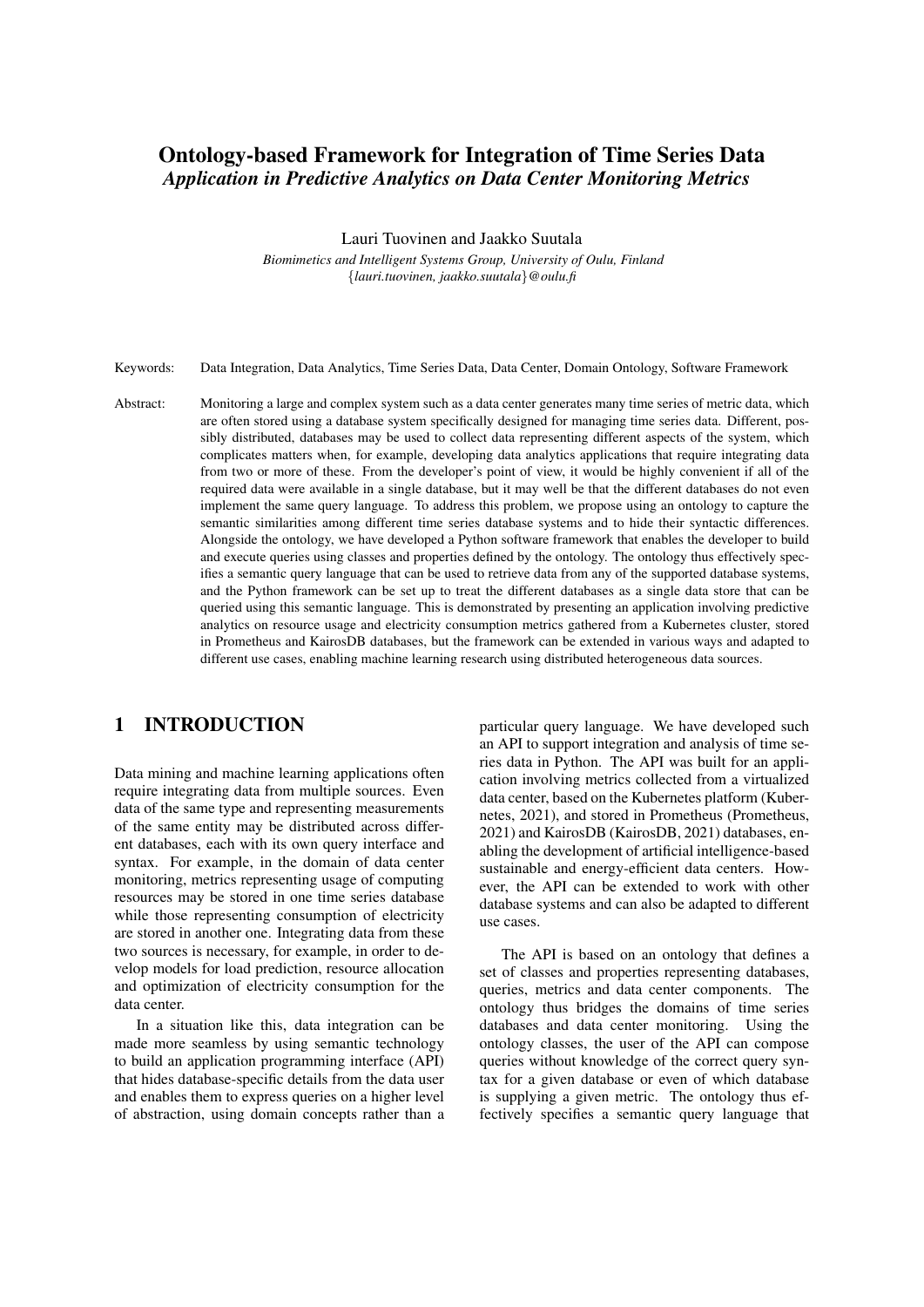abstracts away the differences between different database systems, which in this case are typically substantial since time series databases, unlike relational databases, do not have a unifying standard query language.

When the API is initialized, it retrieves information about the metrics supplied by each database and populates the ontology with individuals representing the available metrics. Once the initialization is complete, the user can start building queries by creating individuals of the query class and setting their ontology properties. When the user executes a query, the query individual is handed over to a query processor, which handles the process of translating the semantic query into the appropriate system-specific query language and parsing the query result into a representation format that is again independent of the format used by the database system. The user – who is a data miner or a machine learning engineer, not a data engineer – thus only needs to specify the data they wish to process, and the API will take care of the details of how to retrieve it. In the future, the API will also provide pre-processing operators that the user can use to prepare data for analysis.

The principal contributions of the paper are as follows:

- An ontology for semantic composition of database queries and other data processing operations using domain concepts;
- An extensible Python software framework enabling the execution of such operations;
- A demonstration of the applicability of the query API in the domain of data center monitoring, providing data for machine learning research in coherent manner.

In the remainder of the paper, we first discuss some essential background information and review related work in Section 2. We then present the problem addressed in the form of requirements in Section 3. The solution is described in Sections 4 and 5, which present the ontology and the software framework, respectively. Section 6 demonstrates the validity of the solution by describing an application where the API is used to solve a real-world data integration problem, and Section 7 shows how the capabilities of the API can be extended beyond the requirements of this original problem. Section 8 discusses the significance of the results, and Section 9 presents our conclusions.

### 2 BACKGROUND

The development of the data integration API was motivated by the observation that while querying different time series databases providing data on the same entity of interest – in our case, a Kubernetes cluster – is semantically similar, syntactically the queries may differ on a number of levels:

- Interface: Different database systems have different APIs via which they accept queries over **HTTP**
- Language: Different database systems generally implement their own custom query languages.
- Representation: Different database systems may use different representation formats for e.g. timestamps.
- Nomenclature: The naming of domain concepts is not necessarily consistent across databases; for example, a virtual machine in a Kubernetes cluster might be referred to as a node in one database and as a host in another.

Our ontology was designed to hide all of these differences by establishing a level of abstraction where queries can be specified according to the same syntax regardless of which database they are targeting. The Python framework, in turn, was created in order to provide a practical implementation of the semantic query language defined by the ontology. The idea of translating queries to different platform-specific languages is similar to TSL (Hebert, 2019), but this lan- ´ guage operates on a lower, wholly non-semantic level of abstraction. Our API could be said to represent a middle ground between this and ontology-based data access in the traditional sense, in that our ontology models both the domain of time series databases and the application domain proper (albeit on a relatively high level of abstraction).

Ontology-based data access is a relatively established idea where a semantic query expressed in SPARQL is mapped to an equivalent query in SQL, allowing the desired data to be specified in terms of domain concepts rather than database structures (Xiao et al., 2018). More recently, similar ideas have begun to be applied to time series data. SE-RRD (Zhang et al., 2016) is a semantically enhanced time series database for monitoring data, with an ontology that bears some similarity to ours but is more focused on representing the semantics of the data. SE-TSDB (Zhang et al., 2019) builds on this and the paper explicitly mentions mapped queries, but no details are provided on how the queries are prepared and executed.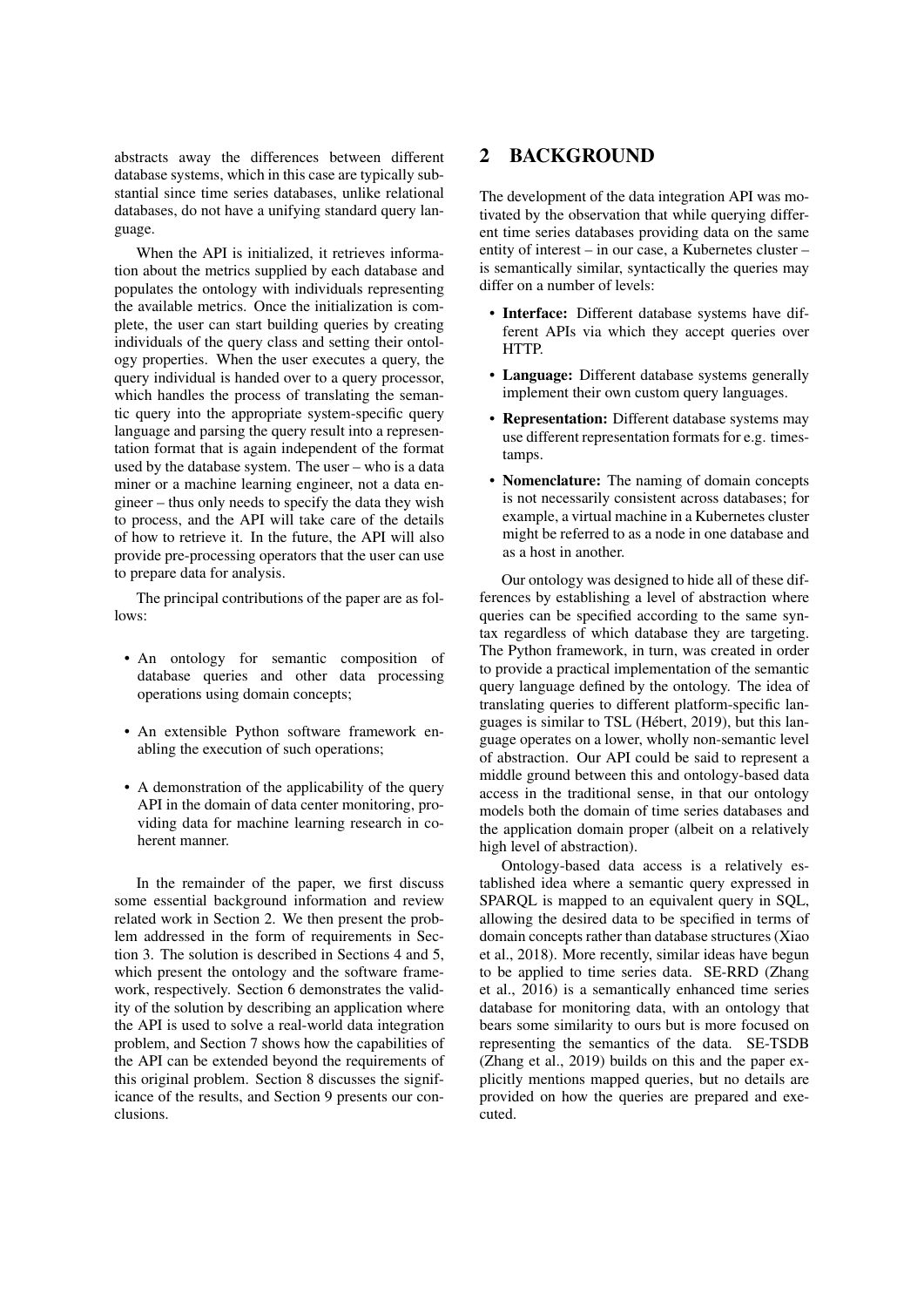Two instances of semantic time series query engines where the authors do specify the query language implemented are FOrTÉ (El Kaed and Boujonnier, 2017) and ESENTS (Hossayni et al., 2018). The former of these uses SPARQL, while the latter implements its own domain-specific query language. As far as we know, there are no examples in the literature, at least in the domain of time series data management, of a framework like ours where the ontology itself serves as the query language and queries are prepared by creating ontology individuals and setting their properties, which the framework translates into REST API requests to the databases used.

In the domain of data center management specifically, ontology-based solutions have been proposed to various problems. These include situation analysis (Deng et al., 2013), resource allocation (Metwally et al., 2015), simulation (Memari et al., 2016), container description (Boukadi et al., 2020) and power profiling (Koorapati et al., 2020). There appears to be no previous work in this particular domain where an ontology is used to facilitate data access or integration.

### 3 REQUIREMENTS

In the original use case for the API, monitoring data for a Kubernetes-based data center is accessible via two time series databases: Kubernetes metrics representing usage of computing resources (e.g. CPU time, memory allocation, disk I/O) are exported to a Prometheus database, while information about the electricity consumption of the data center hardware is stored in a KairosDB database. Data users can retrieve data from these databases over an HTTP connection using their REST APIs. New data entered into the databases is retained for a limited time, so long-term historical data is not available.

The data user in this use case is a machine learning engineer aiming to build predictive models for estimating, anticipating and optimizing electricity consumption in the data center. To obtain training data for the models, the user needs to be able to integrate and synchronize data from the two monitoring databases. From this use case, the following core requirements were derived:

- The user *must* be able to retrieve data for any metric supplied by either of the two databases;
- When querying for metric data, the user *must* be able to specify a time range;
- When querying for metric data, the user *must* be able to specify a Kubernetes node (or set of

nodes);

- The user *must* be able to store and reuse queries for periodic retrieval of data;
- The user *must* be able to store retrieved data in a local database;
- The user *should* be able to specify multiple metrics in a single query;
- The user *should* be able to specify aggregator functions to be applied to the data;
- The user *should* be able to specify data transformation operations for further processing of retrieved datasets;
- The user *must not* be required to be familiar with database APIs, query languages or any other system-specific details;
- The user *must* be able to extend the capabilities of the API without modifying its internal logic.

These requirements are summarized in Table 1. In the table, each requirement is given a short reference number; these range from R1 to R10. Additionally, each requirement is classified as either required, meaning that it represents an essential feature, or desired, meaning that the feature is not essential but would be useful to have.

Implementing requirement R1 ensures that the user of the framework is able to retrieve all the data required for the training of the machine learning models. Implementing requirements R2 and R3 ensures that the user can exclude data that is of no interest. Implementing requirement R8 makes it more convenient to retrieve data for multiple metrics, but this can also be achieved by executing multiple queries, so the feature is considered non-essential. Implementing requirement R9 enables the user to e.g. retrieve the growth rate of a counter-type metric, which is often more useful than the raw data, but since such functions can also applied to the data locally after retrieval, this feature is also considered non-essential.

Implementing requirements R4 and R5 ensures that the user has access to a sufficient quantity of the data needed for model training and testing. Since the remote databases do not provide long-term historical data, the user needs to build such a dataset locally by retrieving periodic snapshots of the metrics used. For this purpose, the user needs to be able to reuse queries and to store their results in a local database. Requirement R10 is considered non-essential, but it would be useful if the framework would provide operators for pre-processing the retrieved data for analysis. For example, one such operator could provide the ability to stitch together the periodic snapshots to form a single contiguous time series spanning a longer time range.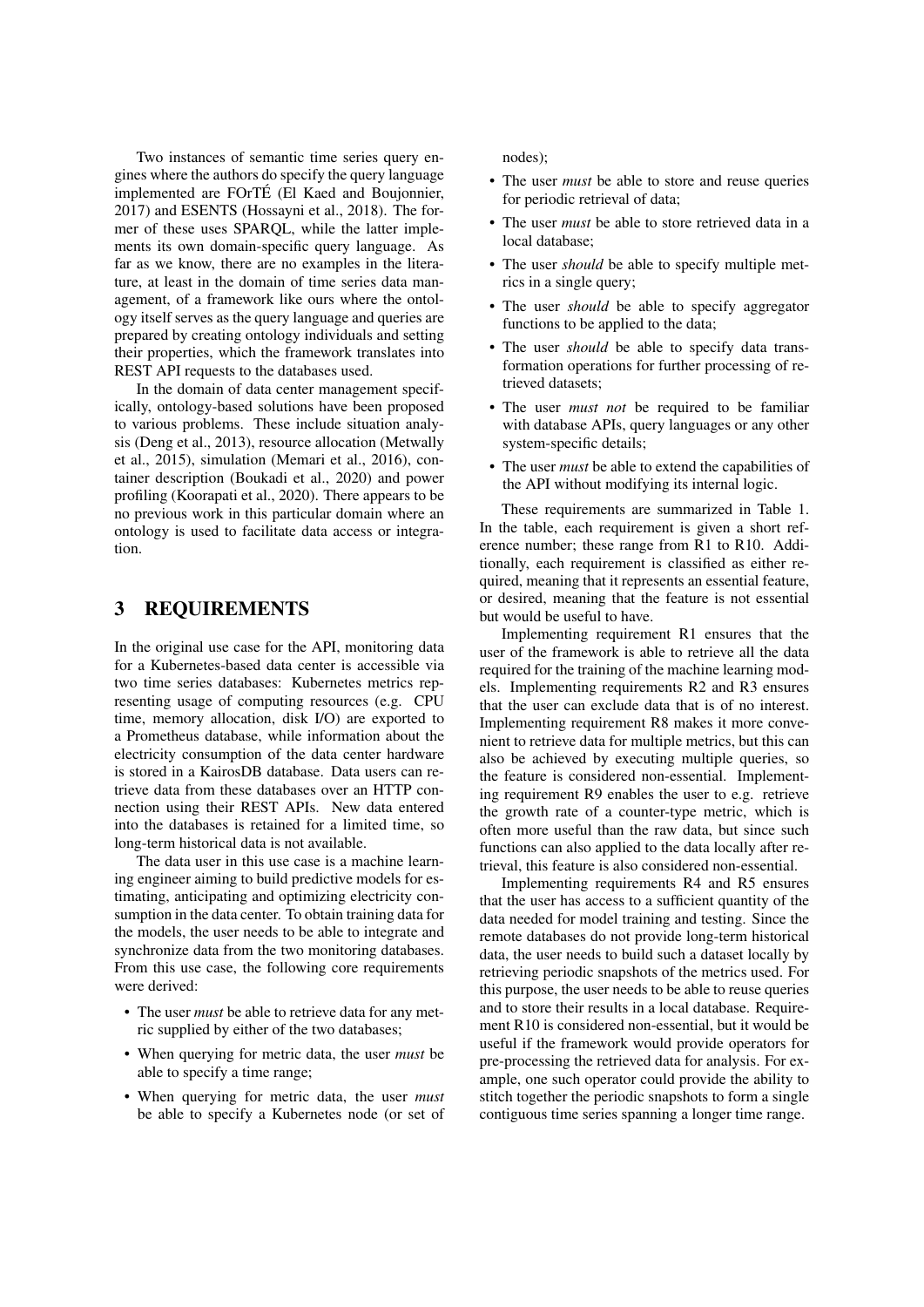Requirement R6 applies to the features represented by all of the other requirements. Implementing the requirement involves building an abstraction layer that hides the system-specific details discussed in Section 2 from the user. This ensures that the user can concentrate on developing the models, since they can access the data they need without having to specify how it is to be retrieved. Finally, requirement R7 enables the user to adapt the API to different use cases; this can always be achieved by modifying the existing code, but this must not be necessary in order to e.g. add support for a new database system. Instead, the API must provide abstract classes that the user can implement to add new capabilities in a modular fashion.

### 4 THE ONTOLOGY

The ontology was designed using the Protégé tool (Musen and the Protégé Team,  $2015$ ). A partial class hierarchy is shown in Figure 1. The hierarchy is organized under four principal top-level classes:

- KubernetesObject, representing objects related to the composition of a Kubernetes cluster;
- MonitoringObject, representing objects related to the collection and storage of monitoring metrics;
- RestApiObject, representing objects related to communicating with the REST APIs of monitoring databases;
- AnalyticsObject, representing objects related to local storage and analysis of retrieved metric data.

Additionally, certain subclasses of MonitoringObject and AnalyticsObject share a common superclass. Database is the common superclass of all classes representing databases, both those from which metric data is retrieved and those in which it is stored locally. **DataContainer** is the common superclass of all classes representing in-memory containers of metric data, both query results received from remote databases and datasets generated locally by processing query results.

Under the KubernetesObject class, the subclasses of KubernetesExecutionUnit are particularly important. These represent objects that are directly involved in the execution of code on the Kubernetes platform: workloads, containers, pods and nodes. These are used in queries to select data generated by a specific node, for example. Other subclasses of KubernetesObject represent Kubernetes namespaces, services and storage volumes.

Under the MonitoringObject class, Monitoring-Database represents remote databases supplying metrics, which in turn are represented by MonitoringMetric. MonitoringDatabase has the subclasses PrometheusDatabase and KairosDatabase, representing different time series database systems, as well as PrimaryDatabase. The latter is used to designate a database as the one from which information about the composition of the Kubernetes cluster will be retrieved when the ontology is populated during initialization of the framework. The DatabaseCredentials class is used to represent the username and password to be used to access a given database.

Queries to the databases are represented as instances of DatabaseQuery, which has several subclasses representing different types of queries: ClusterCompositionQuery represents queries for information about the Kubernetes cluster, Metadata-Query represents queries for information about the metrics provided by a database, and MetricValues-Query represents queries for metric data. More specific subclasses of these classes are not visible in the figure, but notably, a MetricValuesQuery can be either an InstantQuery, which returns data for a given point in time, or a **RangeQuery**, which returns data for a time range. A query may also be a compound query, i.e. consist of multiple subqueries, in which case each subquery is represented by its own DatabaseQuery instance.

A query is built by setting the properties of the DatabaseQuery instance. Some of these are data properties, such as the time instant of an instant query or the range start and end times of a range query. Others, such as the metric to be retrieved and the Kubernetes nodes targeted, are specified as object properties. Aggregator functions (e.g. rate, sum, avg) can be invoked by attaching instances of the corresponding QueryAggregator subclasses (not shown) to the query.

When a query is ready for execution, it is handed over to an instance of the RestApiObject subclass QueryProcessor. The query processor analyzes the properties of the DatabaseQuery instance and generates a query in the appropriate query language such as PromQL. The generated query is then sent over HTTP to the appropriate API endpoint using the appropriate request method, represented by the classes RestEndpoint and HttpRequestMethod. Each query type may have a different API endpoint associated with it, represented by specific subclasses of RestEndPoint (not shown).

Details about the query execution are recorded in an instance of the QueryExecution class, facilitating reuse of previously created queries. When the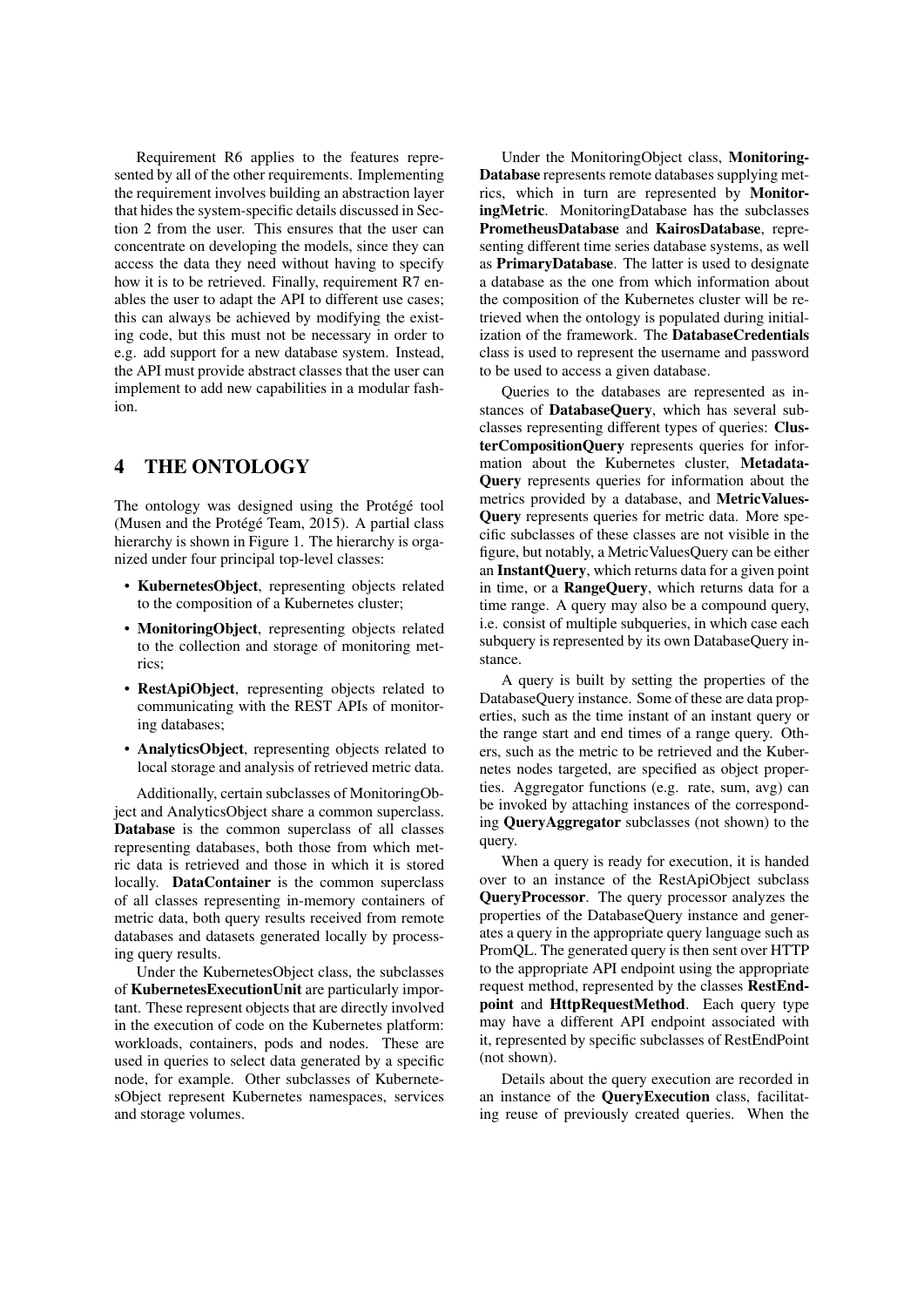| ID              | Requirement                                              | Type     |
|-----------------|----------------------------------------------------------|----------|
| R <sub>1</sub>  | The user can retrieve data for any metric                | Required |
| R2              | The user can specify a time range for queries            | Required |
| R <sub>3</sub>  | The user can specify a set of nodes as the query target  | Required |
| R4              | The user can store and reuse queries                     | Required |
| R5              | The user can store retrieved data locally                | Required |
| R6              | The user does not need to be familiar with database APIs | Required |
| R7              | The user can extend the capabilities of the API          | Required |
| R <sup>8</sup>  | The user can specify multiple metrics in a single query  | Desired  |
| R9              | The user can invoke aggregator functions in queries      | Desired  |
| R <sub>10</sub> | The user can specify data transformation operations      | Desired  |

Table 1: Required and desired features of the data integration API.

query processor receives a response from the database REST API, it extracts the data and creates an instance of QueryResult representing the response. This is then associated with the QueryExecution instance. The returned data can be stored in the QueryResult instance itself or in a local database, represented by the AnalyticsDatabase class. The framework currently supports the use of MongoDB as the local database backend, represented by the MongoDatabase subclass.

Locally generated datasets are represented by the AnalyticsDataset class, which, like QueryResult, is a subclass of DataContainer. Analytics datasets are derived from other data containers using data transformation operations, represented by the AnalyticsOperation class. These are divided into atomic operations and compound operations, as shown in the figure; more specific subclasses of these (of which there are only a few in the current version of the ontology) are not shown.

### 5 THE FRAMEWORK

The overall architecture of the data integration and analysis system is shown in Figure 2. The Python framework consists of two modules, labeled in the figure as Interface Module and Ontology Module. The ontology is loaded from an OWL file using the Owlready2 Python package (Lamy, 2017). Other key packages on which the framework depends include Requests, which is used to communicate with the REST APIs of the remote databases, and PyMongo, which is used to access the local MongoDB database.

The Owlready2 package treats ontology classes as Python classes, ontology individuals as instances of these classes, and ontology properties as attributes of these instances. Python code can be added to the classes by defining class methods. The package also enables a Python module to be executed automatically

when an ontology is loaded by specifying the name of the module as the value of an annotation property. This feature of Owlready2 is used by our API to load the Ontology Module, which defines the following:

- Constants for different query types, HTTP request types, database types and data representation formats;
- In the class DataContainer, methods for manipulating the contents of the container;
- In the class QueryProcessor, abstract methods for formatting queries and parsing query results;
- Two subclasses implementing the QueryProcessor interface, PrometheusProcessor and Kairos-DBProcessor;
- Single instances of PrometheusProcessor and KairosDBProcessor, which are added to the ontology as individuals;
- In the class AnalyticsDatabase, abstract methods for opening and closing a database connection and for reading and writing data;
- One subclass implementing the Analytics-Database interface, MongoDatabase.

The Interface Module defines a single class, KubernetesOntology, which provides the methods by which the user of the API can build and execute queries on the remote databases. The class constructor takes as argument an IRI string pointing to the location of the OWL file containing the ontology. This is then loaded into memory using Owlready2, which triggers the execution of the Ontology Module as described above.

The KubernetesOntology class provides methods for looking up and creating instances of ontology classes needed in queries. The most important method is *create\_query()*, which is used to create a new instance of the DatabaseQuery class. The query is built by setting the data and object properties of this instance; ontology individuals to be used as object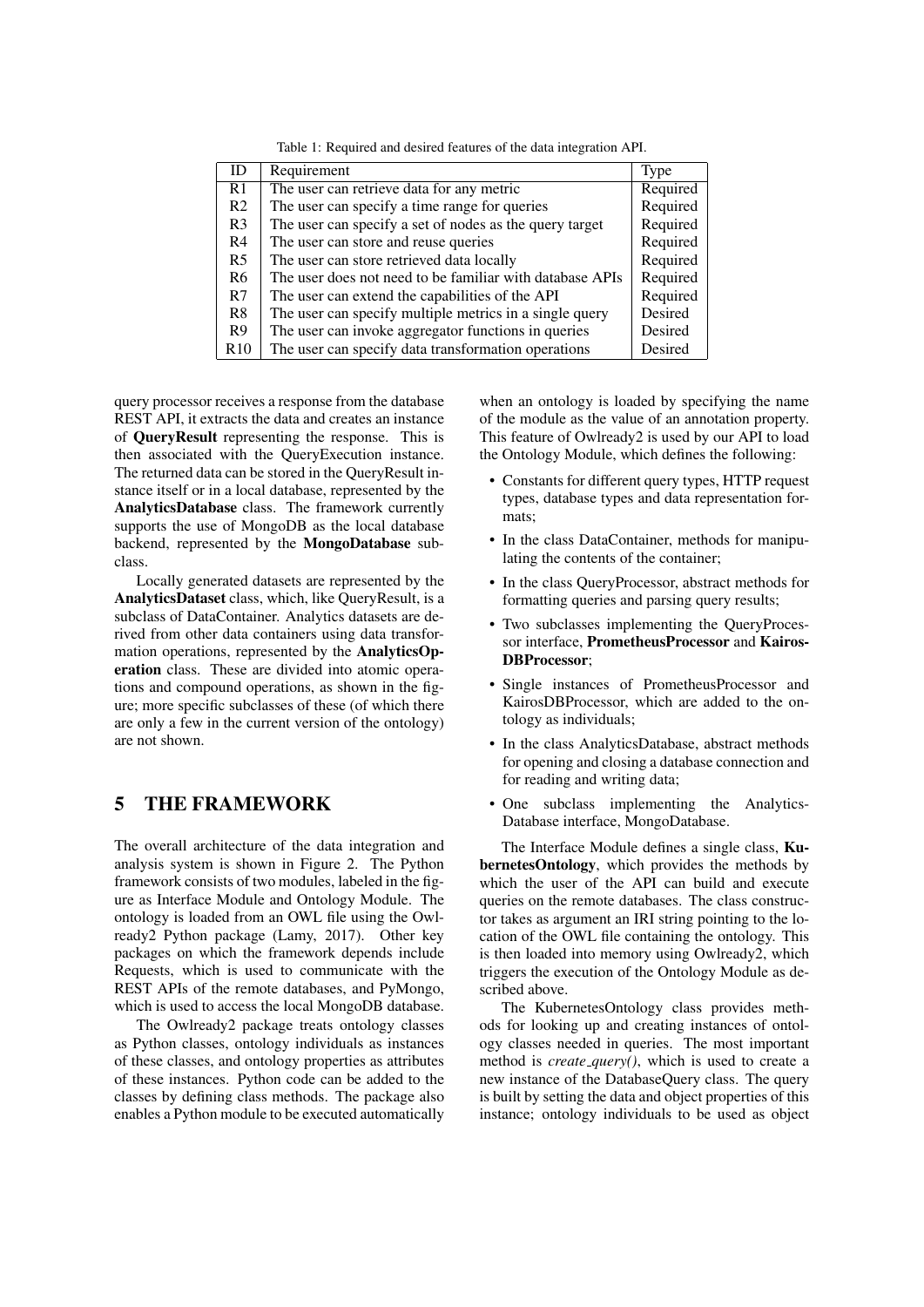

Figure 1: Class hierarchy of the ontology. The top-level classes in the figure have owl:Thing as their immediate superclass.

property values can be looked up with the generalpurpose method *get individual()* or with more specific convenience methods such as *get metric()* and *get node()*. Invocations of aggregator functions can be instantiated using the *create invocation()* method.

When the properties of the query have been set, the *execute query()* method is used to run it. The method starts by checking if the query is a compound query; if it is, the method is run recursively for each subquery. If the query is not a compound query, the method first finds the target database of the query, which may be either asserted explicitly or, in the case of metric value queries, inferred from the target metric. From this information, the method then infers the query processor that will handle the query, as well as the endpoint URL, HTTP request method and authentication credentials that will be used to send the query to the remote database.

To obtain the query data in a format that can be sent to the database REST API, the method calls the *format\_query()* method of the query processor object. After this, the private method *\_send\_query()* is called, which in turn calls the appropriate Requests method (get() or post()) and returns the response received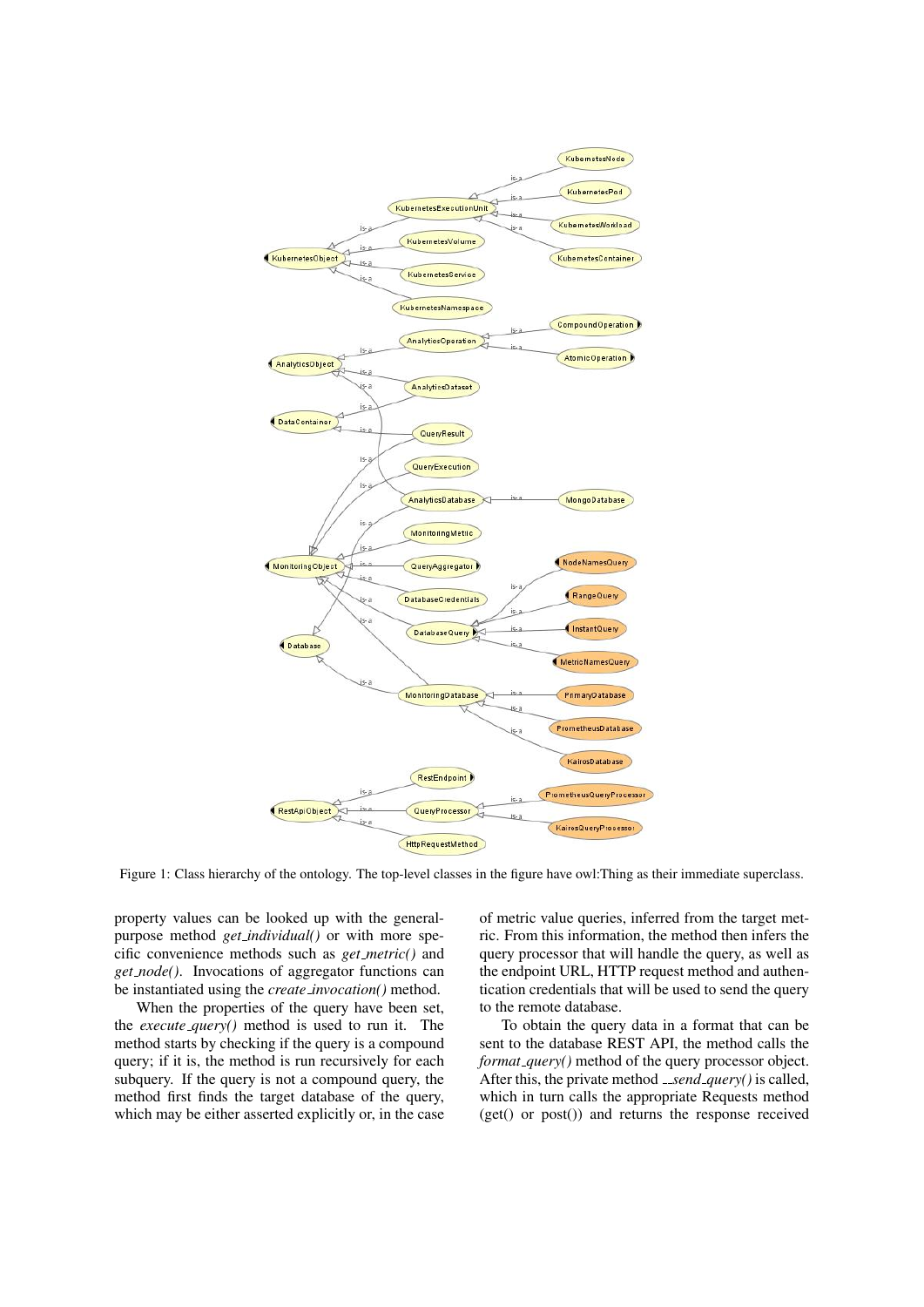

Figure 2: An architectural diagram of the data integration framework and its dependencies. Within the Python environment, 3D boxes denote modules that are part of the framework, while 2D boxes denote other key Python packages used in the implementation of the framework. Solid arrows denote internal dependencies, and dashed arrows represent external dependencies.

from the REST API. The *parse result()* method of the query processor is then used to extract the relevant data from the response and to create a QueryResult instance as a container for this data. The above sequence is illustrated in Figure 3.

The data contained by the query result can be accessed using the *get content()* and *get metadata()* methods defined for the DataContainer class (which is a superclass of QueryResult) in the Ontology Module. In the case of metric value queries, the convenience methods *get values()* and *get times()* can be used to get the metric values and the corresponding timestamps, respectively. The convenience methods provide an optional parameter that can be used to specify the representation format of the returned data; the timestamps, for example, can be returned as UNIX timestamps (the default), Python datetime objects or ISO-formatted datetime strings.

The data inside data containers can be stored in the container objects themselves, in which case it is represented as JSON-formatted strings and there is no need for an external local database. However, this is a rather cumbersome and inelegant way to store the data, so the Python framework provides the option to specify an instance of AnalyticsDatabase as the local storage backend, in which case data containers will use it to store their data persistently. Once the backend has been set up, everything else works exactly the same way from the user's perspective, because the implementation details of data storage and retrieval are hidden by the DataContainer interface.

### 6 USING THE API

In our data center monitoring use case, the API is initialized using the following script:

- 1 kube onto = KubernetesOntology(ONTO\_FILE)
- 2 db mongo = kube onto.create backend(...)
- 3 db\_mongo.open\_connection()
- 4 kube\_onto.set\_default\_backend(db\_mongo)
- 5 db\_prometh = kube\_onto.create\_database(...)
- 6 db kairos = kube\_onto.create\_database $(...)$
- 7 kube\_onto.get\_available\_metrics()
- 8 kube\_onto.get\_cluster\_nodes()

On line 1, the main API class is instantiated. On line 2, a new AnalyticsDatabase instance representing a locally installed MongoDB server is created; the arguments passed to the creation method are not shown, but they consist of a unique name by which the database can be referred to, the type of the database and all the information necessary to establish a connection to the database (e.g. host address and port). A connection to the MongoDB server is then opened (line 3) and the database is registered as the default backend for storing data container contents (line 4).

On lines 5–6, two MonitoringDatabase instances representing the remote Prometheus and KairosDB databases are created. The arguments passed to this creation method again include a name for the database, database type and the information required to connect to it. Additionally, there is an optional boolean argument that, if passed and if true, designates the database as the primary database that will provide information about the composition of the Kubernetes cluster. In this case, the first database created (*db prometh*) is the primary one.

Finally, on lines 7–8, information about the metrics supplied by the databases and about the nodes in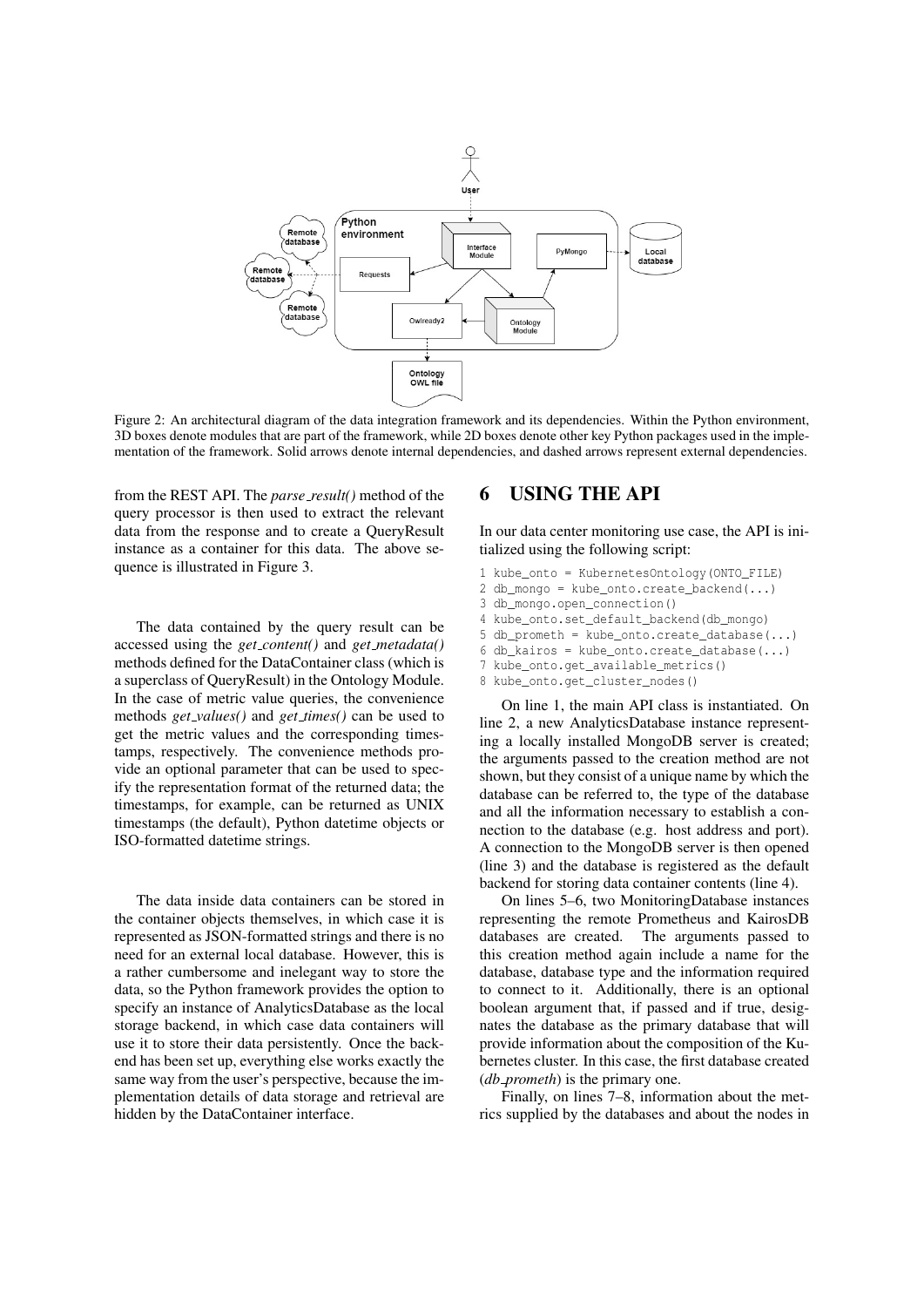

Figure 3: A sequence diagram using adapted UML notation, showing how a query is created and processed using the API.

the Kubernetes cluster is retrieved and added to the ontology as MonitoringMetric and KubernetesNode instances. Information about metrics is retrieved from both databases, information about nodes from the primary database. To avoid repeating this process later, the modified ontology can be stored persistently using the *save ontology()* method of the KubernetesOntology class.

With the API thus initialized, the KubernetesOntology class instance can be used to run queries on the remote databases. In the example below, a compound query consisting of two subqueries is used to retrieve CPU usage (supplied by Prometheus) and electric power (supplied by KairosDB) for a single node in the Kubernetes cluster:

```
1 q = kube_onto.create_query(QUERY_TYPE_RANGE)
2 q.hasTargetUnit = kube_onto.get_nodes(
     ["a04r01srv07"])
3 q.hasRangeStartTime = "2021-02-01T12:00:00"
4 q.hasRangeEndTime = "2021-02-01T18:00:00"
5 q.hasResolutionStep = "1m"
6 sq1 = kube_onto.create_query()
7 sq1.isForMetric = kube_onto.get_metric(
     "Prometheus",
     "node_cpu_usage_seconds_total")
8 sq1.invokesAggregator = [
    kube_onto.create_invocation(
     "RateFunction",
     {"sampling": "5m"})]
9 sq2 = kube onto.create query()
10 sq2.isForMetric = kube_onto.get_metric(
    "KairosDB", "power")
11 q.hasComponentQuery = [sq1, sq2]
12 q.isCompoundQuery = True
```

```
13 result = kube onto.execute query(q)
```
On lines 1–5, the main query *q* is created and its properties are set. The type of the query is passed as argument to the query creation method; the constant *QUERY TYPE RANGE* is defined in the Ontology Module. The target node is an object property, so its value must be an ontology individual; this is retrieved from the ontology using the *get nodes()* method, which returns a list of KubernetesNode instances based on their names. The range start and end times and the resolution step of the query are data properties. These master properties are applied to each subquery, so for the subqueries it is only necessary to set the properties that are not the same for all subqueries.

Subquery *sq1* (lines 6–8) retrieves the CPU usage. The target metric is again an object property, and its value is retrieved from the ontology based on the name of the supplying database (given when the database was registered during initialization) and the name of the metric using the *get metric()* method. This is done similarly for subquery *sq2* (lines 9–10), which retrieves the power. Subquery sq1 additionally applies a rate aggregator to transform the values of the CPU usage seconds counter into a more useful representation of CPU usage; this is done by calling the *create invocation()* method, which takes as arguments the name of the aggregator function to be invoked and a dictionary containing the invocation parameters. The return value of this method is then associated with the subquery via another object property.

On lines 11–13, the two subqueries are added as components of the main query and the query is executed. The variable *result* will now contain the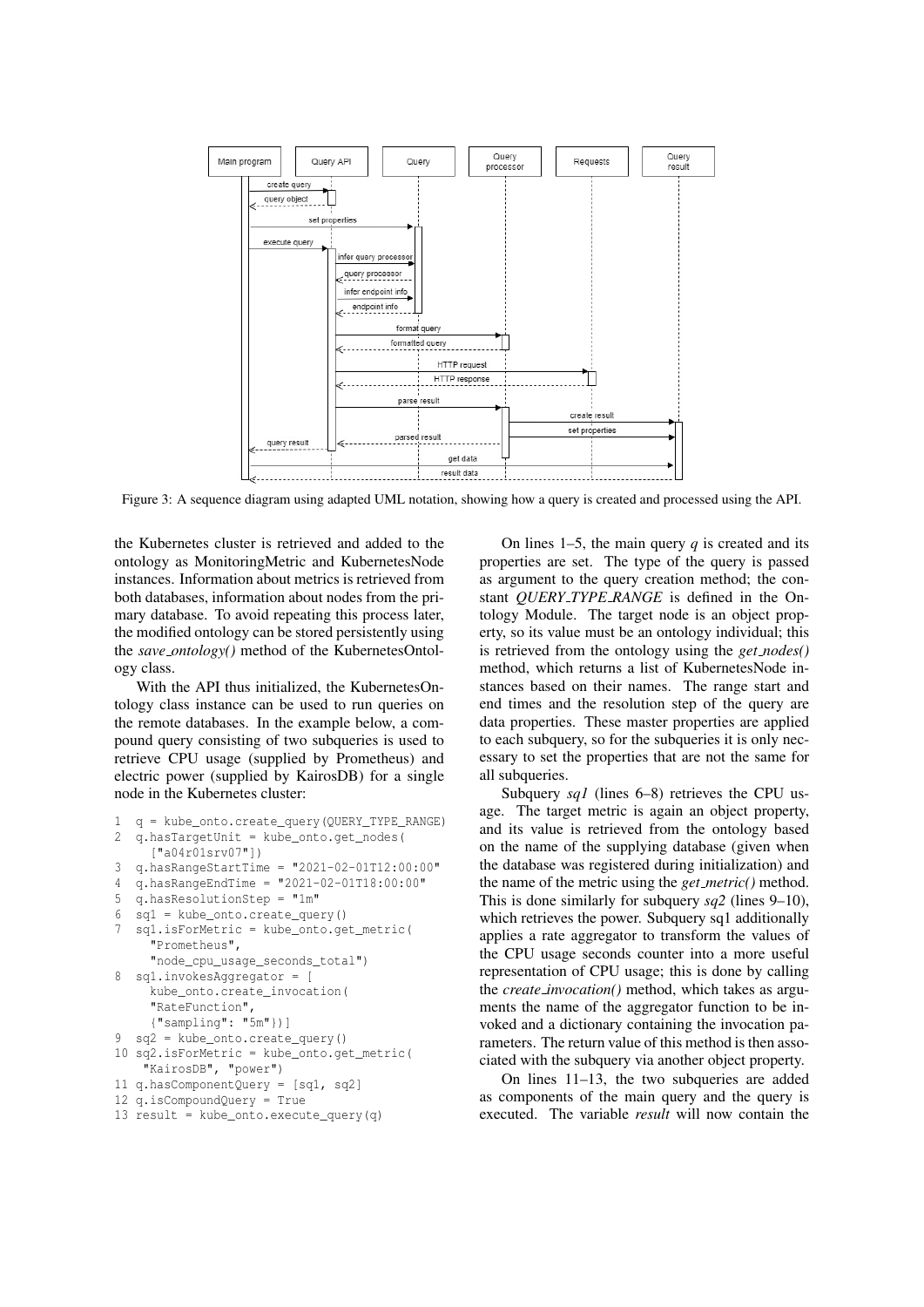query result, which is an instance of the QueryResult class. Associated with this object will be two more QueryResult instances, one for each subquery, which can be accessed via an object property. These, in turn, provide access to the data returned by the subqueries, which the user can retrieve using the methods of the DataContainer class. These use the methods of the MongoDatabase class to retrieve the data from the local MongoDB server, but the user does not need to be aware of this.

Figure 4 depicts a machine learning application that uses the API to retrieve metric data on resource usage and electricity consumption, exported into two separate databases from a Kubernetes cluster (1). The load forecasting component uses the resource usage data to generate predictions of future load (2), and these are then combined with the electricity consumption data by the resource allocation control component (3). This outputs resource management strategies that are handed over to the Kubernetes cluster and used to determine optimal times for starting up and shutting down virtual machines (4).



Figure 4: An overview of a machine learning application designed to optimize resource management in a Kubernetes cluster. The application uses the ontology-based API (labeled 'Data access and integration') to retrieve input data from multiple databases.

## 7 EXTENDING THE API

The API includes several abstract classes designed to be subclassed by the user to extend the capabilities of the API. The most important one of these is the QueryProcessor class. As discussed in Section 5, the API depends on implementations of the QueryProcessor interface to translate between semantic (system-

independent) and system-specific representations of queries and query results; each database registered using the create database() method of KubernetesOntology must have a query processor associated with it before queries can be sent to the database. By default, the create database() method makes this association automatically by searching the ontology for a QueryProcessor individual whose *hasDatabaseType* property value matches the type of the database.

Implementations of the QueryProcessor interface are required to implement two methods, for $mat_querv()$  and parse\_result(). The format\_query() method takes as argument the query to be formatted (a DatabaseQuery instance), and additionally the HTTP request method to be used to send the query, since this may affect the formatting. The return value is a dictionary or string that can be passed as an argument to an invocation of Requests.get() or Requests.post(). The parse\_result() method takes as argument the HTTP response received, and additionally the type of the query, which affects the parsing. The return value is a QueryResult instance representing the result.

Another abstract class that the user of the API can derive subclasses from is the AnalyticsDatabase class. By creating a new implementation of the AnalyticsDatabase interface, the user can use a database system other than MongoDB as the local storage backend for data containers. Implementations of the AnalyticsDatabase inteface must implement the methods *set connection params()*, *open connection()* and *close connection()* for connection management, and the methods *write content()*, *read content()*, *write metadata()* and *read metadata()* for data manipulation.

Users of the API are also intended to be able to create their own subclasses of the AnalyticsOperator class. This aspect of the API is currently under construction, but the general idea of the operators is that they accept one or more data containers as inputs, process their contents and generate one or more data containers as outputs. Implementing these operators as ontology classes enables them to be stored in the ontology and reused in a similar way that database queries can be stored and reused.

To adapt the API to a different application domain, it is first necessary to model the domain semantics as ontology classes and properties. Query processors capable of interpreting these semantics can then be implemented. The existing query processor classes cannot be subclassed for this purpose, but if the same database systems are being used, much of the code of the existing query processors can still be reused.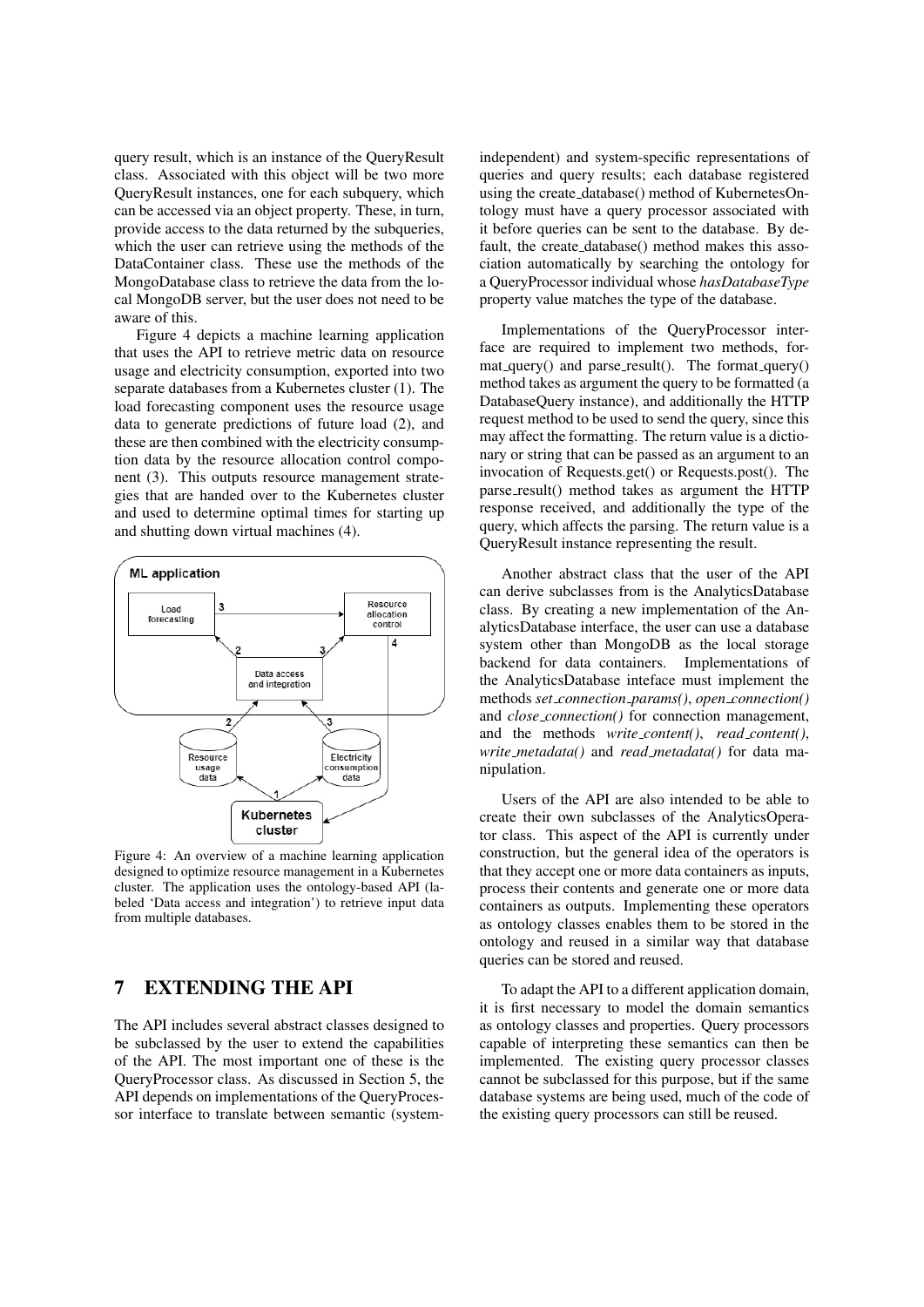### 8 DISCUSSION

The query mechanism of the API satisfies the essential requirements R1–R3, as well as the non-essential requirements R8 and R9. The time range of the query (R2) is specified via data properties of the Database-Query object representing the query, and the target metric (R1), target nodes (R3) and possible aggregator invocations (R9) via object properties. Multiple target metrics (R8) can be specified by creating a compound query where each of the desired metrics is retrieved by a distinct subquery.

Something worth noting about the query API here is that it is an abstraction of concepts and features that are found in both Prometheus and KairosDB. This means that if a given feature is found in one of the supported database systems but not the other, it is not supported by the API, because if it were, this would involve exposing system-specific implementation details to the user, which we have specifically aimed to avoid. On the other hand, this functionality trade-off means that the API can do something that none of the APIs of the supported database systems can, namely run queries that retrieve data from several different databases as if they formed a single data store with a unified interface.

Reuse of queries (R4) is enabled by the storage of queries as individuals in the ontology. An identifying name can be assigned to each query in the form of a data property value, enabling the user to retrieve the query later. Local storage of retrieved data (R5) is possible directly in the ontology or, using the MongoDatabase implementation of the AnalyticsDatabase interface, on a MongoDB server. By default, the MongoDB server is assumed to be running on localhost, but the MongoDatabase class can also be configured to connect to a remote host.

Requirement R6 is also satisfied, since the queries are expressed using classes and properties defined in the ontology rather than any system-specific query language. To set up the MonitoringDatabase objects, the user needs to know the base URLs of the REST APIs of the databases used and the username and password to be used to access each database. Additionally, the user needs to designate one of the databases as the primary database. The Python framework sets up the API endpoints for different query types and associates the appropriate query processor with each database. Some trade-offs are made here between supporting a specific application domain and making the API as generic as possible, and this is something we intend to address in future work in order to improve the adaptability of the API, with the aim to release it to the community as open-source software.

Requirement R10 is taken into account in the design of the ontology with the AnalyticsOperation class and its subclasses, but the Python framework does not currently implement any logic for these classes. This is another aspect of the API that we are planning to address in future work. The API should provide data transformation operators with wide applicability, such as atomic operators for common pre-processing tasks and a compound operator for chaining multiple atomic operators to be applied as a pipeline.

An example of a useful real-world application that can be implemented using the API is given in Section 6. Although this is just an example, it is worth noting that the API has been designed specifically with the development of machine learning and data mining applications in mind. With tight integration between the ontology and the Python language enabled by the Owlready2 package, the API provides an intuitive syntax for data access where the application developer can specify queries using Python object representations of query targets as described above. The query results are represented in a format that preserves their semantics while making it convenient for the developer to process the retrieved data using the wide array of data analytics libraries available for Python.

This approach distinguishes our API from the systems reviewed in Section 2, which place more emphasis on modeling the semantics of the data in the databases on a detailed level. We have opted to model the domain on a higher level of abstraction, resulting in a lightweight ontology that can be populated automatically with information such as metric and node names and adapted with relatively little effort to support different applications. Building additional levels of detail into the ontology might cost us some of these benefits but bring others, such as more potential for making use of automated reasoning. Therefore another question we intend to explore in future work is what is the most appropriate level of semantic modeling for the purposes of our API.

### 9 CONCLUSIONS

In this paper we presented a domain ontology and Python software framework designed for accessing and integrating time series data stored in remote databases. The ontology defines a language for specifying queries in terms of system-independent concepts instead of system-specific query language constructs, and the Python framework provides an engine for translating queries and query results between se